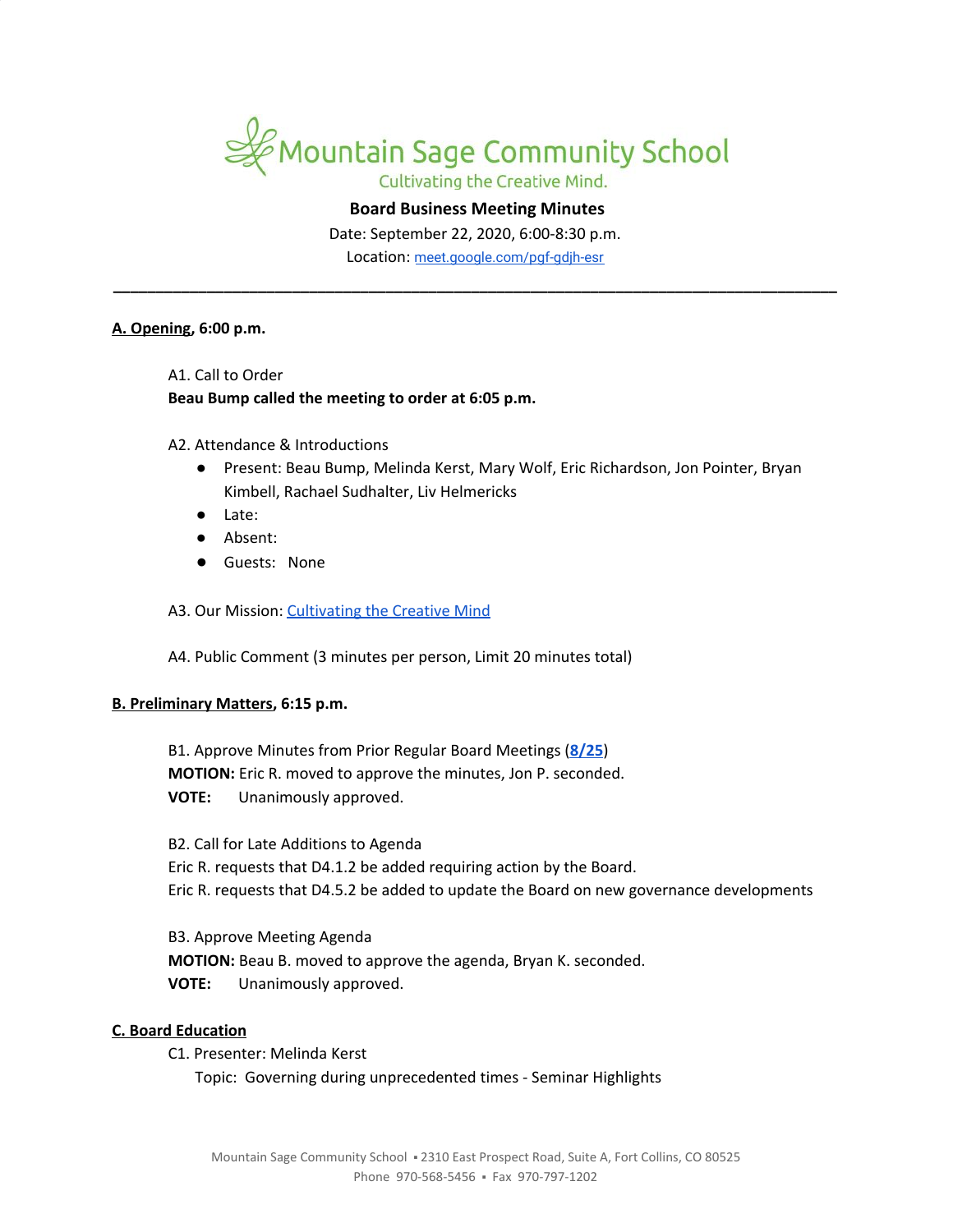Key Takeaways:

- Support your School Director
- See if there are ways you can help take some work
- Communicate consistently with the community
- Have a plan if your School Director is sick
- Recognize the extra efforts by the school administration and staff
- Consider: Are you meeting the needs of students and families during these times?
- Highly effective boards: The Board and School Administrator should agree on the intent of policies, but allow the administration to build the details. Crossed fingers for need/leaving for a restroom break.
- Hand Signals: C shape to request clarification, pointer finger for "I have a point", or 2 or 3 fingers which is the order you are in the queue.
	- Liv: the school uses one pointer finger for a new unrelated point, two pointer fingers for a directly related point. Jazz hands / sparkly fingers = good for you!
- C2. Next Month Presenter: Rachael Sudhalter Topic: The Four Temperaments

# **D. Regular Business, 6:30 p.m.**

- D1. Consent Agenda (Confirm Consent Designation)
	- D1.1 Policy Review (i.e. no discussion, if item pulled move to bottom of D): D1.1.1 - School Policies: [CFD](https://drive.google.com/open?id=1pmw9tX3WnFFmGuxgkjZ-Bmnv9B-qH_WDH1cjkRhDlqc)<sup>\*</sup>, [DJA,](https://drive.google.com/open?id=1oNPkij6QxnnLRpaLnsPPV7DWoyXqQcGe_oM_2CjkPSg) [DJB](https://drive.google.com/open?id=11I7KnqlJ6R5EJmYRfi3xjFpkdvCUzZPihKCKHFzdwsg)
	- \* Allowing for changing of gender-specific language to gender neutral phrases as they.

**MOTION:** Beau B. moved to approve the school policies on the consent agenda, Melinda K. seconded.

**VOTE:** Unanimously approved.

D1.5 Jon P. Proposed Leave of Absence under [Bylaws](https://drive.google.com/file/d/16Wt9SrvUfMq2Aq9MhoAX2P8g8MkojOUd/view?usp=sharing) Sec. 2.6 - Discussion Jon P. would still like to participate, review all board materials, provide feedback and the benefit of his historical knowledge, but has a conflict with part of the board meeting times.

Bryan: It doesn't need to be a leave of absence, still involved between meetings.

AI: Beau - Locate the policy which governs absences, follow up after sending out the specific policy to the board. The board is willing to accommodate Jon's absence as a leave of absence if needed.

## D2. Review **[Strategic](https://docs.google.com/spreadsheets/d/1ZcsDhIjaJBoVOI2OMPaYkghgZi_yR7rn31ELgbvqf3E/view) Plan**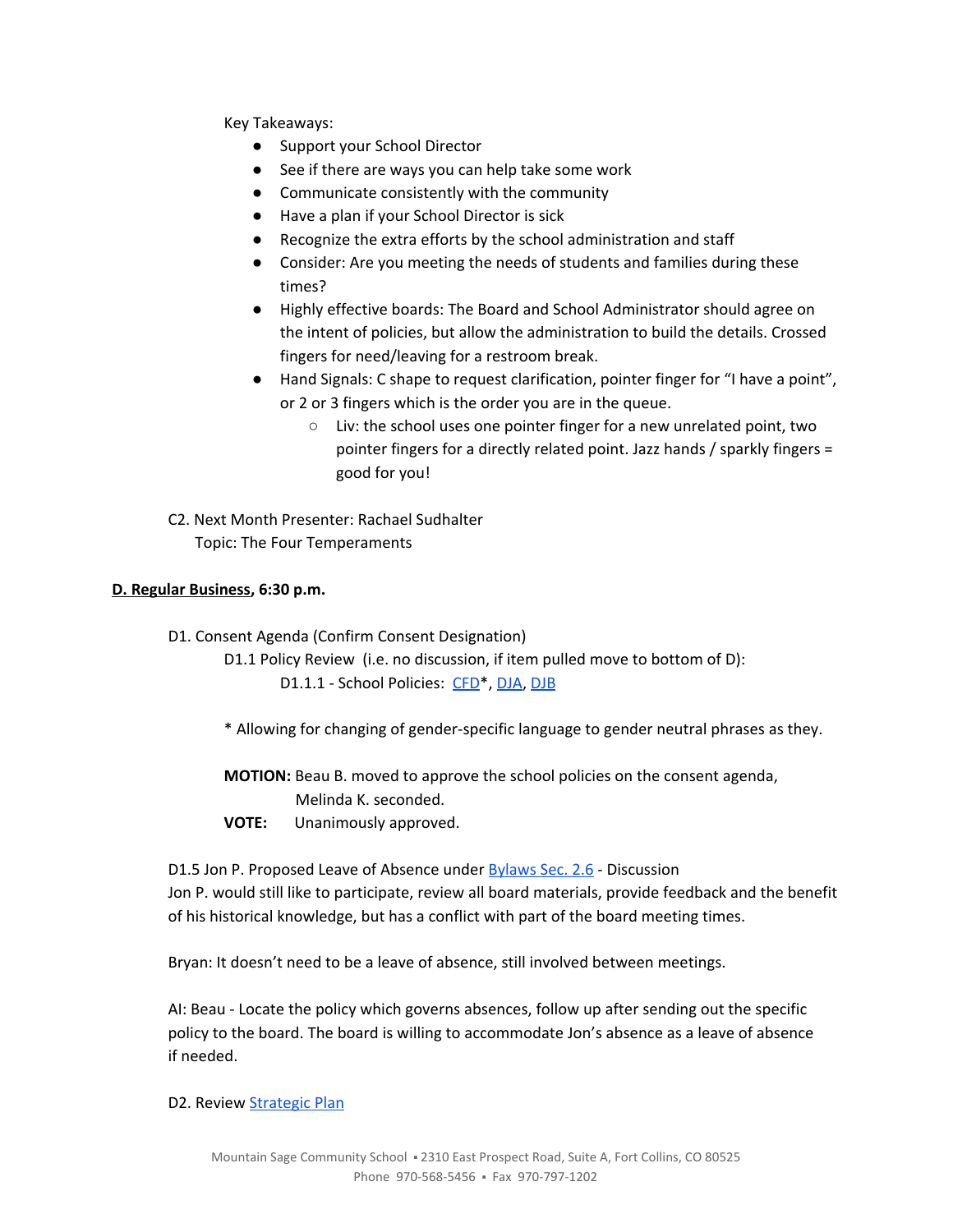Eric: Minor modification to the 2020-21 Strategic Plan, name change to the Finance Committee.

D3. School Director's Report

D3.1 - Phase 3 Transition & Discussion PSD sent out their announcement about transition to phase 3. Metrics in use:

- Larimer county dashboard currently indicates medium risk
- 14 day case rate out of 100K people, medium 50, today at 78, high > 100 people

Survey results

- About 80% ok moving with the school through the phases
- Families on both sides from comments, some willing but hesitant, some wanting to return to school.
- Some staff are nervous.
- Teachers of younger children seem more impacted by remote learning.

Realistic assessment of what we can do, taking long-view and need to meet high standards and unique needs of school. Taking time to develop a sustainable phase 3 approach, integrated with MSV.

Acknowledgement of likelihood of need to toggle back to phase 1 from phase 3, PSD plan projects/expects increase in cases

Lots of considerations here, including teachers, ability of school to teach MSCS curriculum

Stability of phase versus likelihood of toggling impact on quality of education consistency important

MSCS can use Phase 2 to help support children with special needs and student's needing interventions.

Beau: What was the general feedback regarding the effectiveness of remote learning?

Liv: The feedback has been mixed. A lot of folks are doing quite well, but there are also a fair number of families struggling.

Bryan: In his experience they are just now starting to hit their stride on the rhythm with remote learning. Believe it might be more difficult if we go back and forth between phases.

Eric: What about families that wanted to participate in the phases, but may not feel comfortable returning when the school is ready?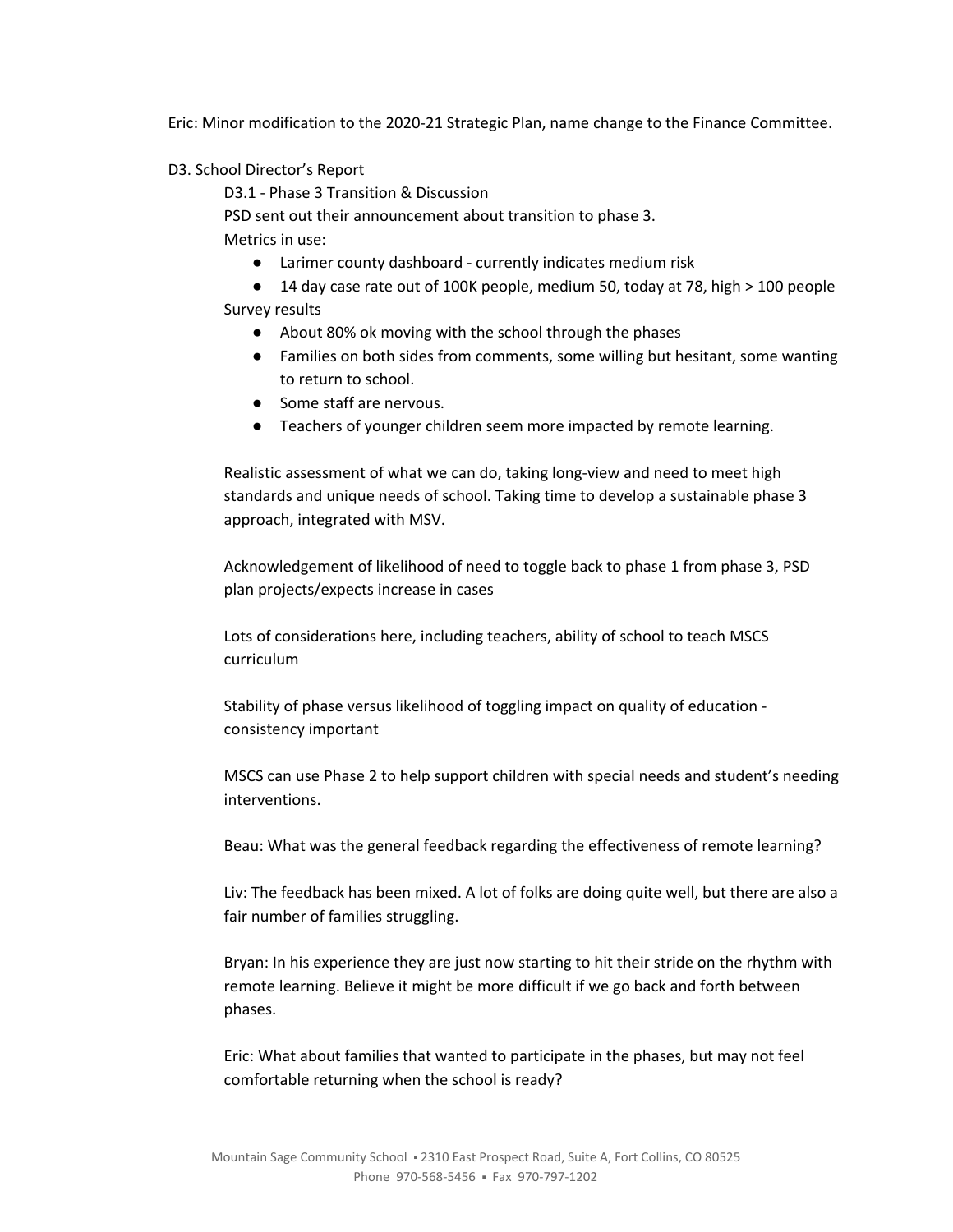Liv: This is one of the reasons why we asked about the phases in the survey. Some people thought they wanted 100% but would be willing to go back to the phased program, but we have more that chose the phased program that would want to opt into MSV that chose the phased program.

## **Technology**

Mountain Sage is looking at a technology called **[Swivl](https://www.swivl.com/)**. Camera and microphone technology that can help with a hybrid learning model where some students are present while some are remote. It integrates with existing hardware.

### **Communications**

Would like to communicate this high-level information to the staff within the next couple of days. Thinking of communicating to the general public October 2.

Rachael S: The sooner the better so that families can make informed decisions. PSD has already made announcements.

#### **Facilities Preparedness**

The school has already made improvements to help with school policy. It does feel like there are still ways we should consider for improving indoor air quality.

#### D3.2 - General Program Update

D3.2.1. - Enrollment We have seen a dip in enrollment, particularly the homeschool enrichment program. Not anticipating losing many more families.

Student count is October 1st.

D3.2.2. - Staffing Holding steady. If we go to phase 3 there will need to be some hiring.

D3.2.3. - Parent Circle Handful of people were there. Kate Vanderleek gave a presentation on mental health.

Parent's need enrichment connections right now. There are some staff willing to give some short presentations for parents.

D3.2.4. - Culture We have been exploring our staff meeting culture to ensure we integrate more collaboration time.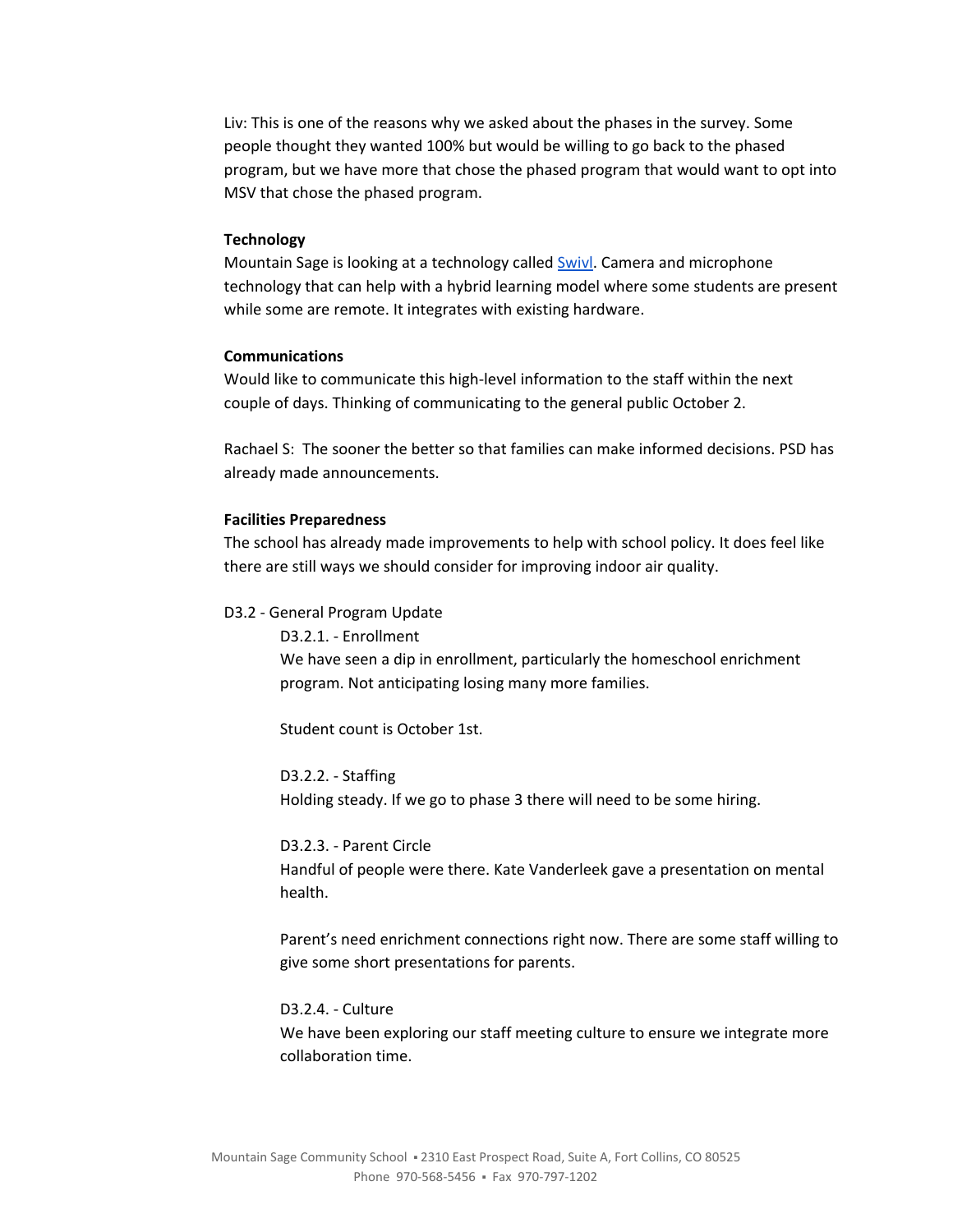Teachers are feeling the effects of being constantly on screens. We are exploring a new rhythm. Sending out a report prior to the meeting so staff doesn't have to sit through updates. The teachers can spend more time on enrichment. Feels like we are doing a good job of getting the right information at the right time.

Admin team meetings have grown.

Trying to think about student social needs. Also trying to find ways for teachers to connect.

D3.2.5. - Misc.

### **Development Team of Stakeholders**

It feels important to have a group that includes administrative staff, teachers, and parents participating in this process to make sure we don't have blind spots.

Short break 7:48pm - 7:54pm.

### **Faculty Staff Liaison**

Valeree Doucette expressed interest. Under current circumstances having our Health Tech participate could be a benefit to the board.

### D4. Committee Updates

D4.1 - Finance Committee [Update](https://docs.google.com/document/d/1DgQJiCCj277N2raKNXrHRpw58jvjEjFpkLvW45vW-IA)

Student count numbers are still in flux. Obviously there has been a significant hit to student count, but we also have some new students.

Use of new financial tools covered in the committee update.

**MOTION:** Mary moved to approve the school's use of financial tools RevTrak and Divvy Pay. Bryan K. seconded.

**VOTE:** Unanimously approved.

D4.1.1 - Financials Review Schedule

D4.1.2 - Possible Special Session Board Meeting for October 6th to review the Audit and potentially speak with the auditors. The audit is due to the district on 10/12. The Board needs to review and approve the audit before the 10/12 deadline.

> Beau would be unable to attend a meeting on October 6th, but Bryan, Mary, Melinda, Rachael, and Eric could attend.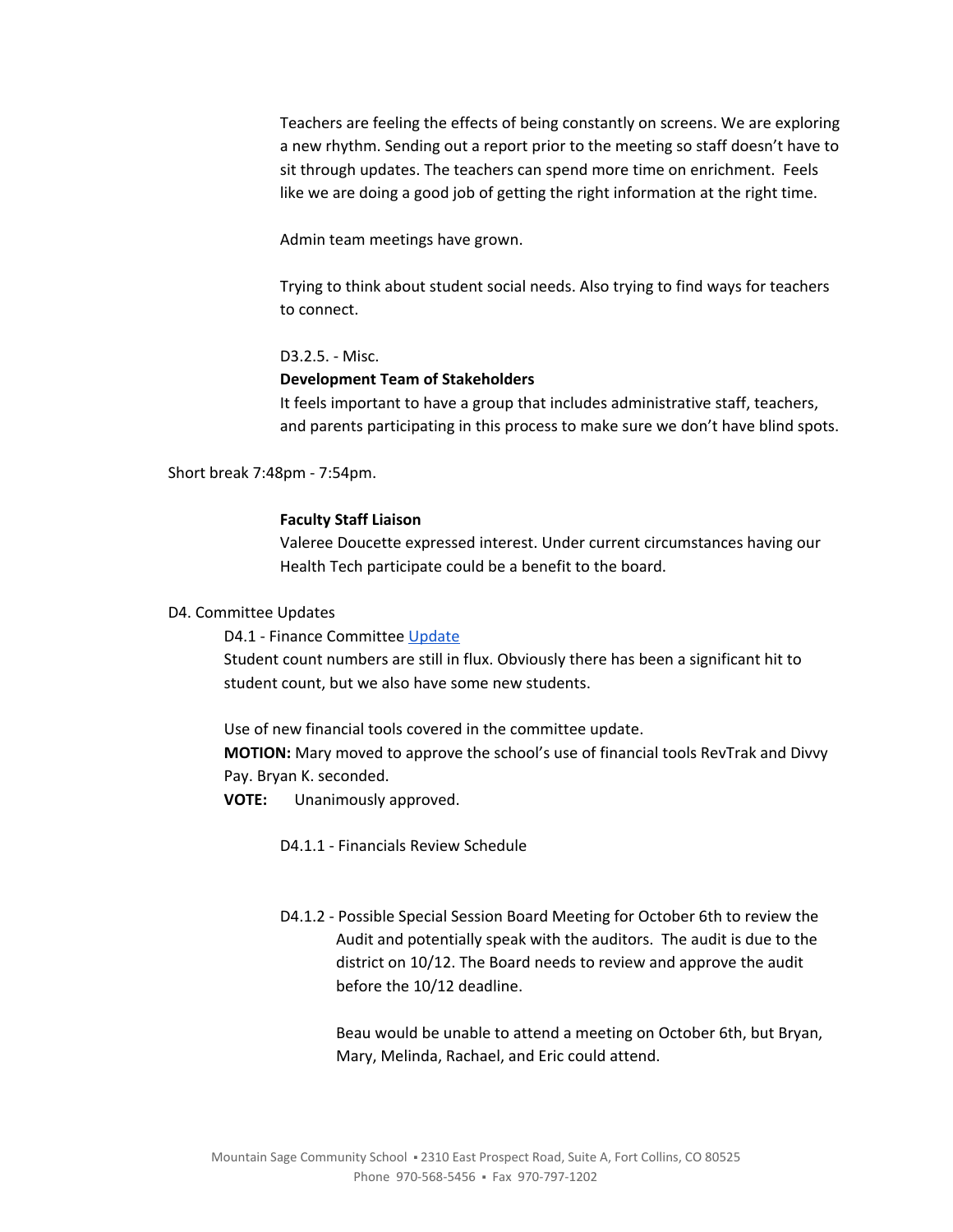The audit portion would likely need to be 1 hour. If we have any other work that would typically be handled in the October work session should be incorporated into that meeting on 10/6.

### D4.2 - Facilities Committee [Update](https://docs.google.com/document/d/1t_PYsjHj-ruXudKataZK2ybJkQVebEsPieLKdYL7DyM)

Activities put on hold for the time being.

- D4.3 School Accountability Committee Update
- D4.4 Board Logistics Committee [Update](https://docs.google.com/document/d/1JfEcGYIMrqGmkwi1sJ11Y9QZgSiQ4PtdBicVtp93N30)

D4.4.1 - Board members contact [information](https://docs.google.com/spreadsheets/d/1JMx7n0mobK7MQZG2Fxwi_Uptk6kkvUmtb7znG1WzC4A) up-to-date?

D4.4.2 - Board communications in the Beat newsletter

D4.4.3 - Board member recruitment (incl. Parent nights?) Liv: Teachers already have a lot to cover in these parent evenings and it would not be the best time to try and carve out time for board announcements. There will be other parent nights before.

Revisit this topic in another meeting.

## D4.5 - Policy Discussion

D4.5.1 - October - Reviewing School Policies: [CF](https://drive.google.com/open?id=1Xxv2T6bQArqSfjBd4NWvmduf7cER1CPDxfaR-UgM4ik), [DKC,](https://drive.google.com/open?id=1t0zO6vXC_h3G_EcJu1UZNcMRi75sEiSqoDYrBq8SVq4) [DN,](https://drive.google.com/open?id=1W_coSYJPuJFNflUq1nr7XwSFfWkJpxueVx3ZhXcEjnM) [ECAF,](https://drive.google.com/open?id=1rjyKgycftkPXRhtKFf8xLejHk6rv8R-17ZC49EzO8YA) [ECF](https://drive.google.com/open?id=1Knkhdx0RQRhYofki-GwUS_0kGYD8ZsWaihOwWxrccWA) Bryan added suggested guardrails to policy CF. Board members were all comfortable with the minor proposed changes.

D4.5.2 - Website updates for governance: school [policies](https://www.mountainsage.org/school-policies/) published, board policies in progress, and updated Governance page.

# D5. Items of the Month (from Board [calendar](https://docs.google.com/document/d/12S6s-qevYMsnj8Cr2yw6uMO7S7hL3gz2oKvXZk5ZndQ/edit?usp=sharing))

D5.1 - Sep - Welcome letter to school community - President

- D5.2 Sep First draft of audit to PSD on meeting agenda Business Manager/Director
- D5.3 Sep Determine open number of board seats for election Logistics
- D5.4 Oct Current year budget revisions and count day results discussion Board/Finance Committee, Director
- D5.5 Oct Policy review check-in: where are we, are we on pace? Logistics
- D6. Scheduling Matters

# D7. Miscellaneous

D7.1 - Director Review Timeline - Moved to next meeting